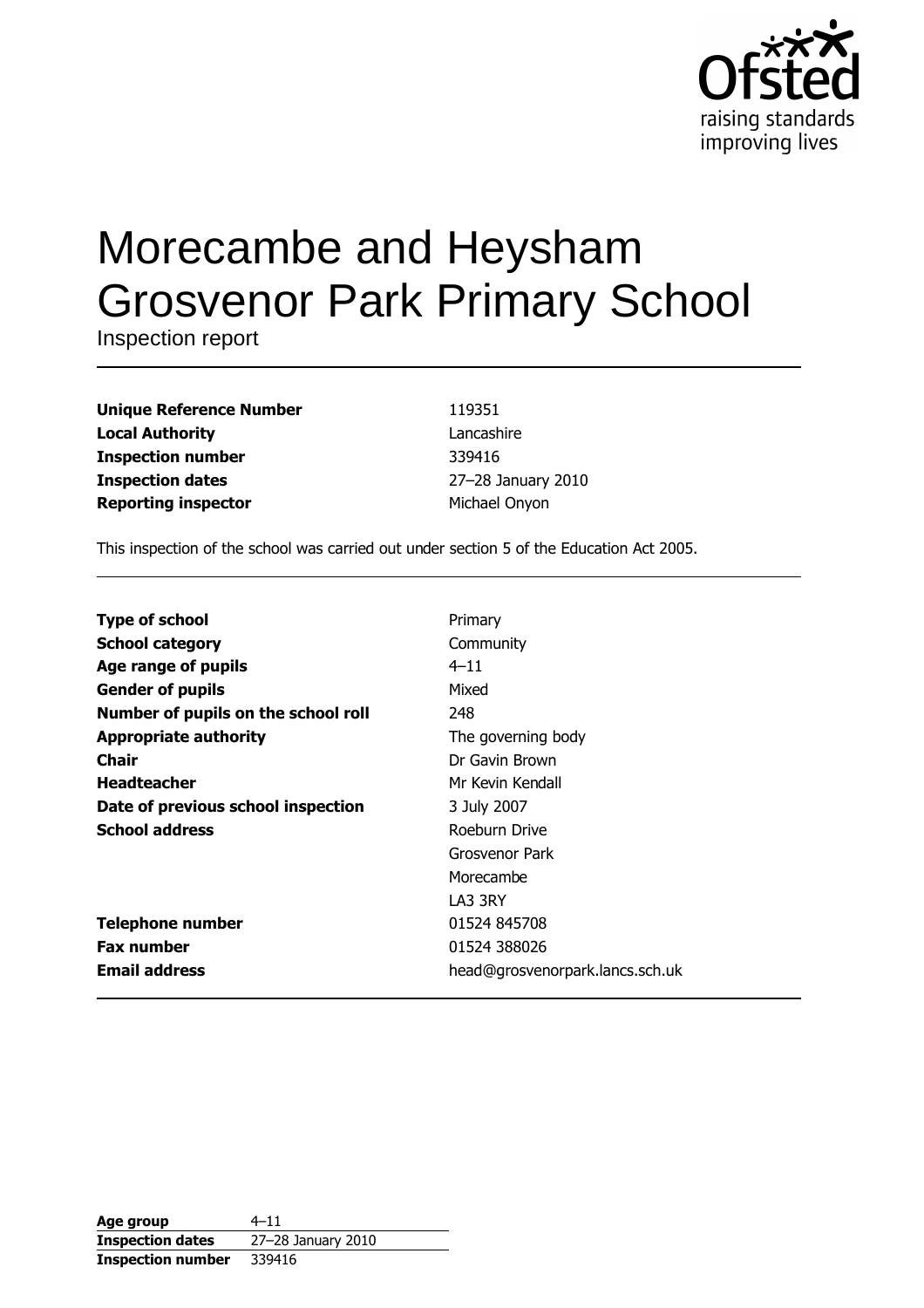The Office for Standards in Education, Children's Services and Skills (Ofsted) regulates and inspects to achieve excellence in the care of children and young people, and in education and skills for learners of all ages. It regulates and inspects childcare and children's social care, and inspects the Children and Family Court Advisory Support Service (Cafcass), schools, colleges, initial teacher training, work-based learning and skills training, adult and community learning, and education and training in prisons and other secure establishments. It rates council children's services, and inspects services for looked after children, safequarding and child protection.

Further copies of this report are obtainable from the school. Under the Education Act 2005, the school must provide a copy of this report free of charge to certain categories of people. A charge not exceeding the full cost of reproduction may be made for any other copies supplied.

If you would like a copy of this document in a different format, such as large print or Braille, please telephone 08456 404045, or email enquiries@ofsted.gov.uk.

You may copy all or parts of this document for non-commercial educational purposes, as long as you give details of the source and date of publication and do not alter the documentation in any way.

Royal Exchange Buildings St Ann's Square Manchester M2 7LA T: 08456 404045 Textphone: 0161 618 8524 E: enquiries@ofsted.gov.uk W: www.ofsted.gov.uk © Crown copyright 2010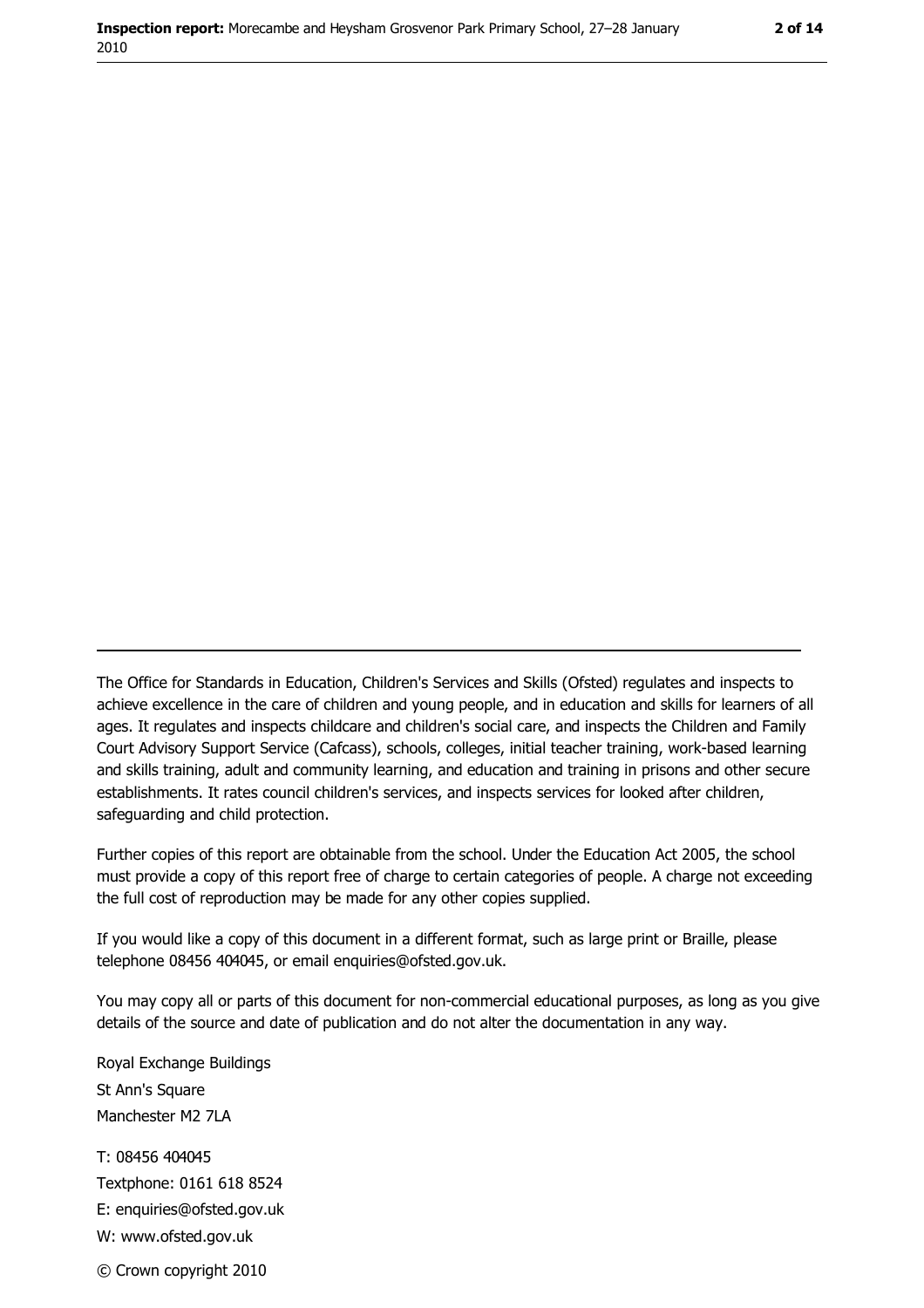# **Introduction**

This inspection was carried out by three additional inspectors. The inspectors visited 12 lessons and held meetings with the senior leadership team, governors, staff and groups of pupils. They spent over seven hours observing learning and observed eight teachers. They observed the school's work and looked at, among other things, safeguarding documents, the school's data records, policies, minutes of the governing body's meetings and the notes of the School Improvement Partner's visits. Ouestionnaires were received from 158 parents and carers. In addition, questionnaires were received from 28 members of staff and 97 pupils.

The inspection team reviewed many aspects of the school's work. It looked in detail at the following:

- the steps taken to raise attainment and improve progress in writing  $\blacksquare$
- the quality of learning in the Early Years Foundation Stage (Reception)  $\blacksquare$
- how effectively the outcomes of assessment are used to improve learning  $\blacksquare$
- whether vulnerable groups make as much progress as others  $\blacksquare$
- the capacity of leaders at all levels to secure recent improvements in attainment.  $\blacksquare$

## Information about the school

This is an average-sized school. The proportion of pupils entitled to free

school meals is above average. A very small minority of pupils are of Romany, Gypsy or Traveller heritage. The proportion of pupils with special educational needs and/or disabilities is average, and the proportion with a statement of special educational needs is above average. A larger than average proportion of pupils join and leave the school at times other than the usual start of the school year.

The school holds the Healthy Schools and Active School awards and has the Race Equality Mark and Investors in People accreditation.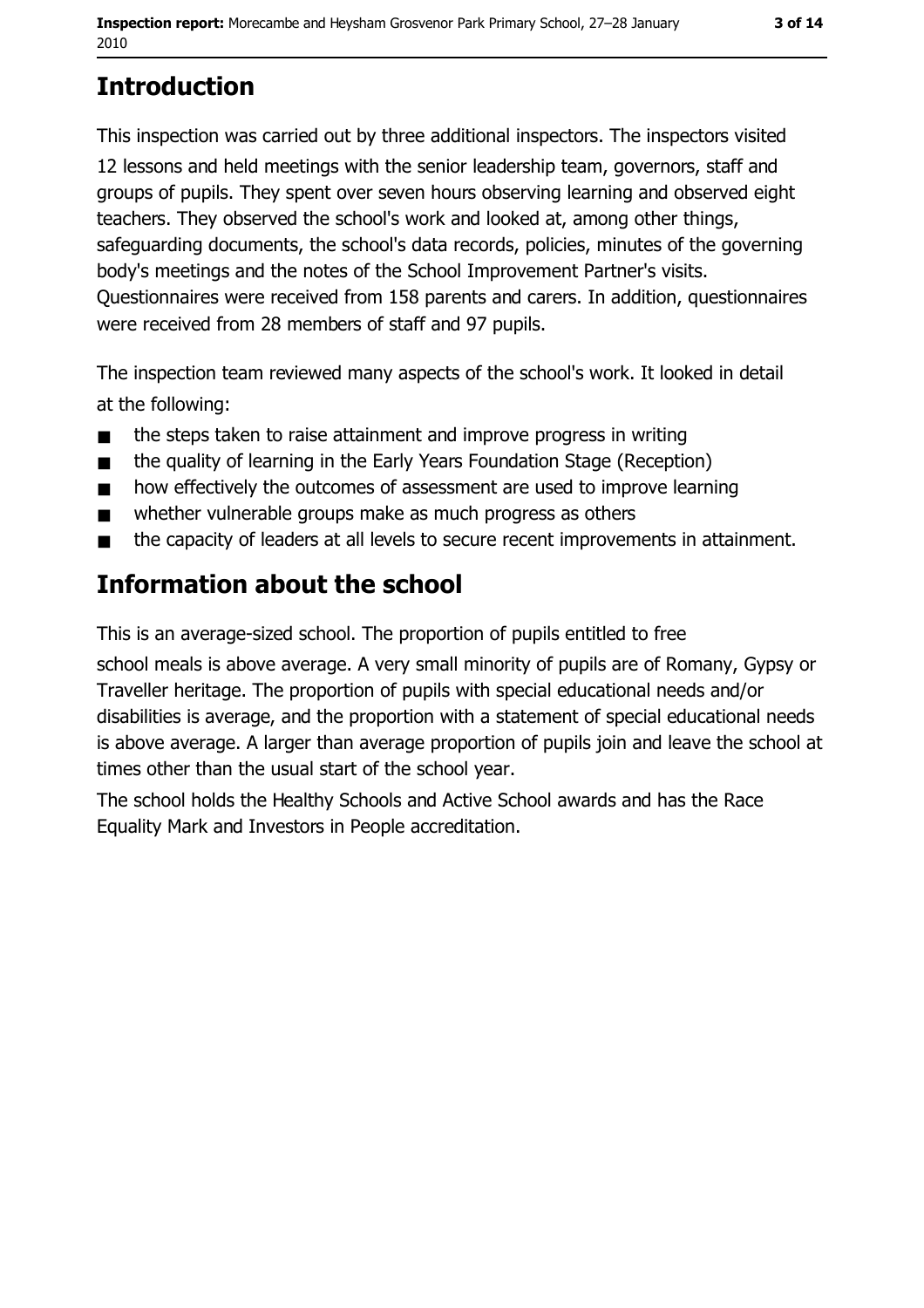Inspection grades: 1 is outstanding, 2 is good, 3 is satisfactory, and 4 is inadequate

# **Inspection judgements**

## Overall effectiveness: how good is the school?

## The school's capacity for sustained improvement

## **Main findings**

This is a good school. It has a number of outstanding features which give it a distinctive character and contribute to its extremely caring and nurturing environment. Exceptional care, guidance and support have a very positive impact on pupils' safety and well-being, resulting in pupils' excellent behaviour and attitudes to learning. Pupils understandably say that every child really does matter. Pupils facing significant barriers to their learning are supported well through a well-planned curriculum.

Since the last inspection standards have risen and there have been improvements in achievement and behaviour. This track record of improvement illustrates well the ambition and drive that the senior leadership team provides. Through rigorous, well-evidenced self-evaluation the school is aware of its strengths and areas to improve and plans carefully to address these issues. There is a strong commitment to develop staff through focused training and through involving them in monitoring and evaluating the school's priorities. This illustrates well the good capacity that the school has to improve further.

Pupils achieve well, taking into account their starting points; the attainment of Year 6 pupils in 2008 was not as high as in past years. As a result of keenly focused support work, the 2009 outcomes are much improved, and above the national average. The school recognised the need to raise standards and improve achievement, particularly in writing. Successful strategies have been employed to ensure that outcomes are now better. Central to the school's ethos is a desire to ensure that pupils are safe and secure, that all are provided equally with learning opportunities and all forms of discrimination are tackled vigorously. It does these things outstandingly well.

The quality of teaching is good and in parts, such as teachers' high expectations and their ability to sustain pupils' concentration, it is very strong. Very good relationships between teachers and pupils sustain high-quality learning. Good-quality feedback is provided but not all pupils fully understand what they need to do next to improve their work. They often rely on adults for guidance about the next steps and have few opportunities to make choices about their learning. Although pupils have some opportunities to experience other religions, cultures and communities, the school is looking to extend these further. The school does not yet monitor the impact of such experiences on pupils' attitudes.

# What does the school need to do to improve further?

Further accelerate pupils' progress by:  $\blacksquare$ 

| 2 |  |
|---|--|
| 2 |  |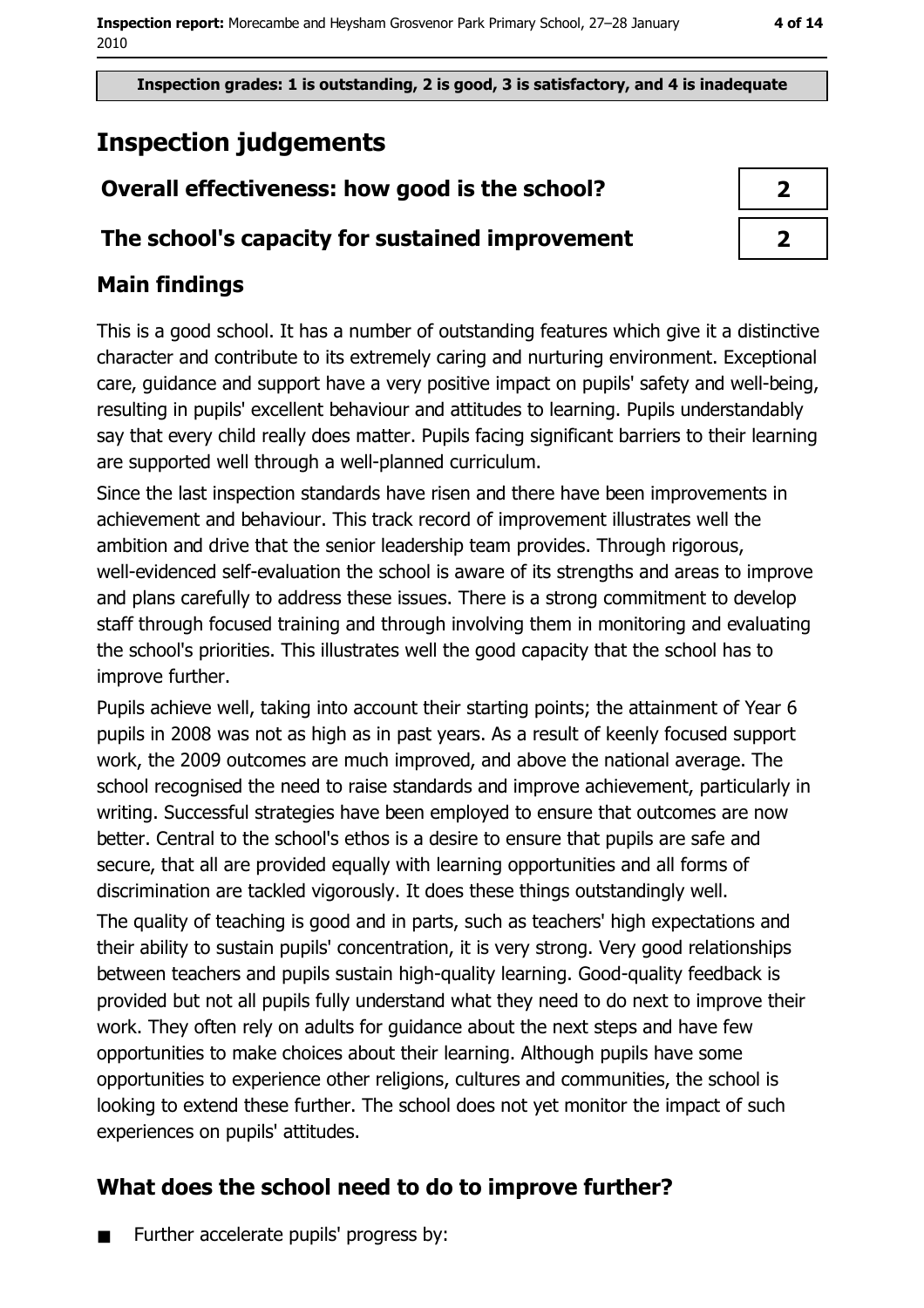- improving their understanding of teachers' feedback so they know what to do to improve their work
- encouraging pupils to take more responsibility for and to direct their own learning.
- Extend the provision for promoting community cohesion by:
	- extending pupils' experiences of different religions, cultures and communities in **Britain**

 $\overline{\mathbf{2}}$ 

monitoring the impact of all strategies on pupils' attitudes.

#### **Outcomes for individuals and groups of pupils**

Grosvenor Park pupils are proud of their school and are a credit to it and themselves. Their behaviour is excellent. They are very caring and demonstrate a mature understanding of the needs and feelings of others and of those outside the school, as demonstrated by their charitable fundraising, such as the recent 'jeans for genes' event. Attendance has improved and is average overall. A small minority of pupils are persistently absent but the school is making good efforts in addressing this. Pupils eagerly take on responsibilities, including the head girl and boy, prefects and members of the school parliament. Older pupils help younger ones play actively together through their work as 'buddies' at playtimes. The school parliament has an important role in involving all pupils in the life of the school, encouraging their suggestions for improvements. Pupils demonstrate an outstanding awareness of safety and good knowledge and understanding of healthy lifestyles. They enjoy participating in a wide range of activities. Pupils clearly demonstrate that they are well equipped for the next stage of their education.

In lessons pupils are keen to learn and engage readily with the well-planned activities. In the best lessons, where teaching is very strong, there is pace and real enthusiasm and pupils display a good range of learning skills. Here they are encouraged to contribute to their future learning targets and to discuss their progress. Pupils work together well and respect the contributions of others. Standards are above average and pupils' overall good progress is evident in their current work. The school's tracking illustrates good progress for all including the significant proportion who join the school at times other than the beginning of term. Attainment has improved in writing, mathematics and science and been sustained in reading. In 2009 half of pupils who took the end of Year 6 test in science attained the higher level. The quality of learning and progress are good overall. Pupils with special educational needs and/or disabilities and those from minority ethnic backgrounds receive high-quality support from teaching assistants both in and out of the classroom. As a result, they make good progress not only in literacy and numeracy but also in the skills for learning and life.

#### These are the grades for pupils' outcomes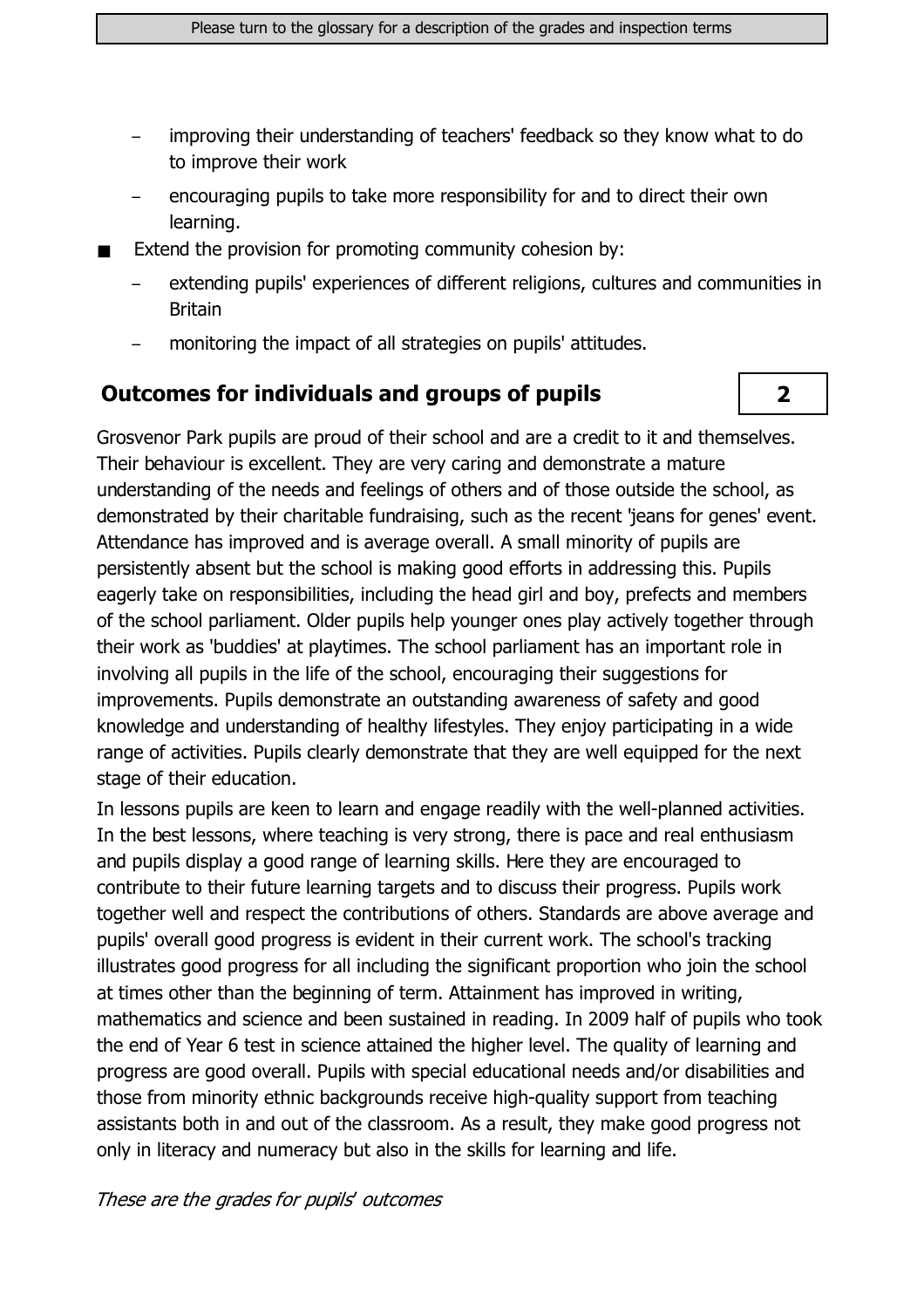| Inspection grades: 1 is outstanding, 2 is good, 3 is satisfactory, and 4 is inadequate |  |  |  |  |
|----------------------------------------------------------------------------------------|--|--|--|--|
|----------------------------------------------------------------------------------------|--|--|--|--|

| Pupils' achievement and the extent to which they enjoy their learning                                                     |                          |  |
|---------------------------------------------------------------------------------------------------------------------------|--------------------------|--|
| Taking into account:<br>Pupils' attainment <sup>1</sup>                                                                   | 2                        |  |
| The quality of pupils' learning and their progress                                                                        | $\mathcal{P}$            |  |
| The quality of learning for pupils with special educational needs and/or<br>disabilities and their progress               | $\overline{\phantom{a}}$ |  |
| The extent to which pupils feel safe                                                                                      | 1                        |  |
| <b>Pupils' behaviour</b>                                                                                                  | 1                        |  |
| The extent to which pupils adopt healthy lifestyles                                                                       | $\overline{\mathbf{2}}$  |  |
| The extent to which pupils contribute to the school and wider community                                                   | $\overline{\mathbf{2}}$  |  |
| The extent to which pupils develop workplace and other skills that will<br>contribute to their future economic well-being | $\overline{2}$           |  |
| Taking into account:<br>Pupils' attendance <sup>1</sup>                                                                   | 3                        |  |
| The extent of pupils' spiritual, moral, social and cultural development                                                   | $\overline{\mathbf{2}}$  |  |

#### How effective is the provision?

Close monitoring of pupils' progress and well-being ensures that all pupils are supported to a very high standard. Pupils facing barriers to their learning are well supported, for example through the excellent work of the learning mentor in helping pupils to overcome emotional issues. Well-focused support provided to targeted pupils, whose progress is seen to be slipping behind that of their peers, is also of good quality. Adults and pupils respect each other and relationships across the school are positive and mutually respectful. Links with services to support vulnerable pupils are good. Transition arrangements between the key stages are effective, and pupils are provided with high-quality quidance and support to prepare them for the next stages in their education.

Teachers know their subjects well and use resources imaginatively to stimulate learning well. For example, in a literacy lesson for pupils in the Year 4/5 class they were encouraged to act out their feelings when discussing imagined experiences in recent floods. This effectively engaged all the pupils and helped them to consider their use of adjectives in their own writing. In the best lessons teachers encourage pupils to act as resources for each other, for example through talking in pairs to explain how they have solved problems. While teachers provide pupils with feedback about their work, not all pupils understand fully what they need to do next, particularly in mathematics. They sometimes rely on adults and do not always take responsibility for improving their work.

 $1$  The arades for attainment and attendance are: 1 is high; 2 is above average; 3 is broadly average; and 4 is low.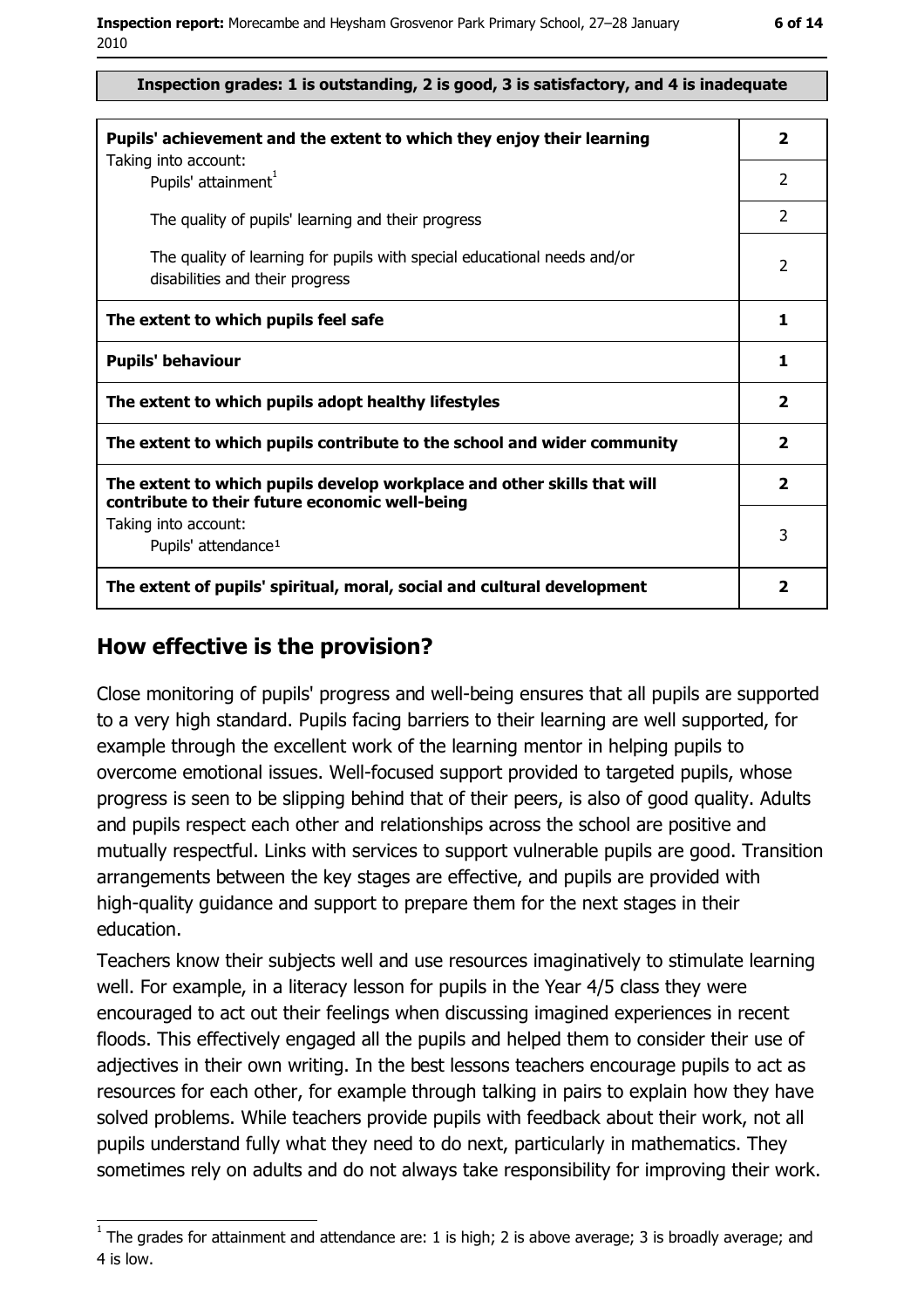The good curriculum focuses well on basic skills, particularly numeracy and information and communication technology, where learning opportunities are well planned. Stimulating displays in the shared areas exemplify good links between subjects, clearly identified in teachers' curriculum plans. For example, pupils worked with an artist in residence, beginning to construct a large mural. The effective teaching of French provides pupils with interesting and enjoyable opportunities to learn a modern foreign language. Specialist teachers are used well to promote music and religious education. The personal development of pupils is promoted well and supported very effectively through the strong ethos of the school. Pupils speak highly of the range of additional activities and their enthusiasm is demonstrated by the excellent attendance at such activities. The curriculum meets the needs of pupils with special educational needs and/or disabilities and minority ethnic pupils well.

These are the grades for the quality of provision

| The quality of teaching                                                                                    |  |
|------------------------------------------------------------------------------------------------------------|--|
| Taking into account:<br>The use of assessment to support learning                                          |  |
| The extent to which the curriculum meets pupils' needs, including, where<br>relevant, through partnerships |  |
| The effectiveness of care, guidance and support                                                            |  |

## How effective are leadership and management?

Clear leadership is central to the school's success. The impact is seen in a cohesive staff team with a shared set of values. A spirit of shared responsibility runs throughout all adults in the school. Morale is high and all staff have a clear understanding of their roles and responsibilities. Senior leaders provide excellent role models for teaching and learning that motivate others well. Ambition and the drive for improvement is good and improvements have been sustained. Strong leadership of the school's rewards system encourages pupils' excellent behaviour because it challenges their feelings about what is fair and right. This ensures that equal opportunities are provided for all and that discrimination is tackled in an extremely effective way. The sharp, well-focused tracking of pupils' progress engages all teachers well. Governors demonstrate a range of skills and experience and are keen advocates for the school. They work effectively, offer a good level of support and challenge the school to do even better.

Leaders and staff have worked effectively to build and sustain a close partnership with all parents and carers and have established effective links with neighbouring schools and with services for children in the local authority. All procedures relating to safeguarding pupils are exemplary and ensures their health and safety through care of excellent quality and a rigorous analysis of risk. The school promotes community cohesion well, particularly with regard to the local community. Plans are well in hand to extend pupils' experiences of other religions, cultures and communities further afield and to monitor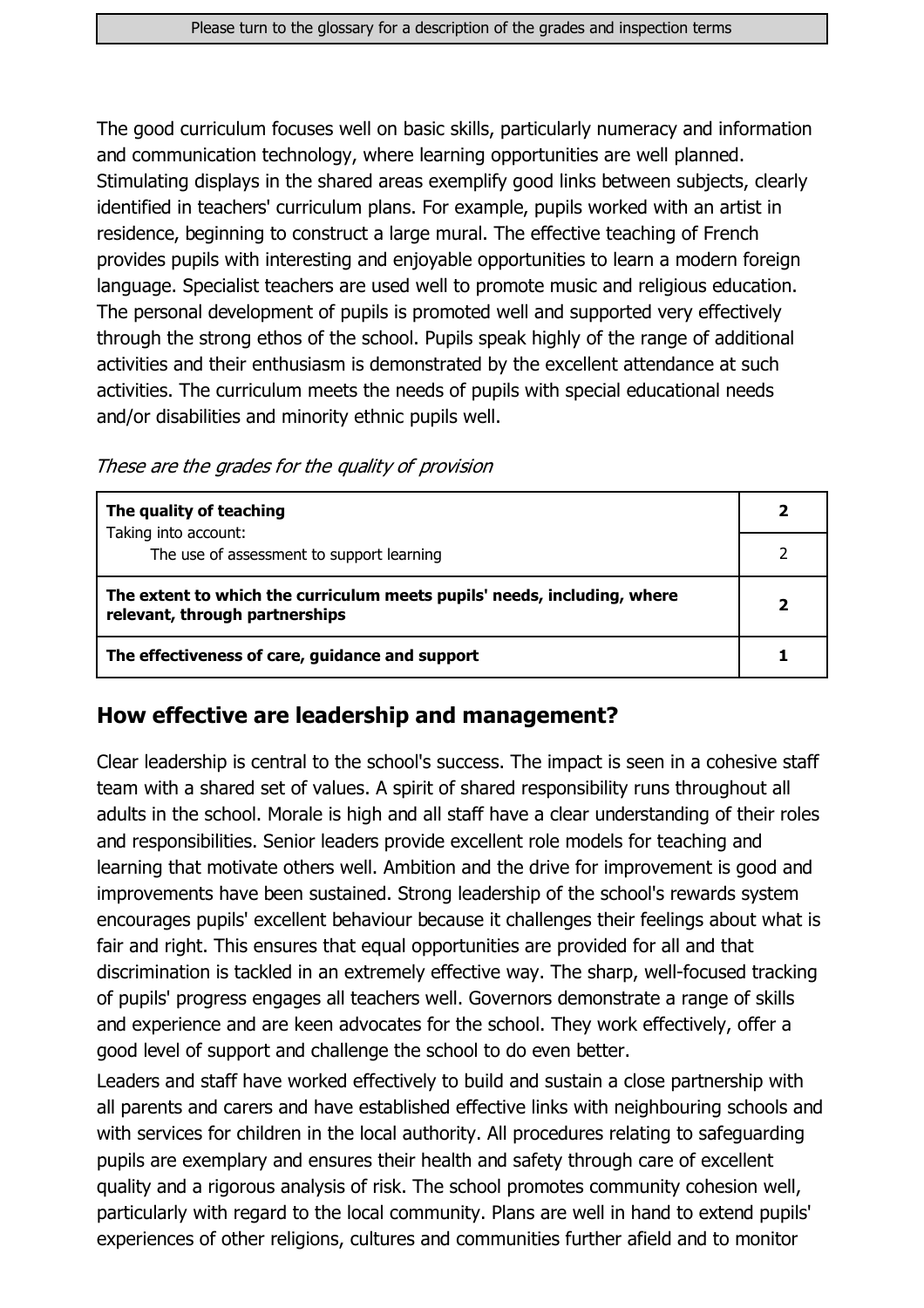#### Inspection grades: 1 is outstanding, 2 is good, 3 is satisfactory, and 4 is inadequate

the impact on pupils' attitudes. The careful management and effective deployment of resources ensures that the school provides good value for money.

These are the grades for leadership and management

| The effectiveness of leadership and management in embedding ambition and<br>driving improvement                                                                     | $\overline{\mathbf{2}}$ |
|---------------------------------------------------------------------------------------------------------------------------------------------------------------------|-------------------------|
| Taking into account:<br>The leadership and management of teaching and learning                                                                                      | $\mathcal{P}$           |
| The effectiveness of the governing body in challenging and supporting the<br>school so that weaknesses are tackled decisively and statutory responsibilities<br>met | $\overline{\mathbf{2}}$ |
| The effectiveness of the school's engagement with parents and carers                                                                                                | $\overline{\mathbf{2}}$ |
| The effectiveness of partnerships in promoting learning and well-being                                                                                              | $\mathbf{2}$            |
| The effectiveness with which the school promotes equality of opportunity and<br>tackles discrimination                                                              | 1                       |
| The effectiveness of safeguarding procedures                                                                                                                        | 1                       |
| The effectiveness with which the school promotes community cohesion                                                                                                 | $\overline{\mathbf{2}}$ |
| The effectiveness with which the school deploys resources to achieve<br>value for money                                                                             | $\overline{\mathbf{2}}$ |

## **Early Years Foundation Stage**

Good leadership and management of the Early Years Foundation Stage ensure that children get off to a good start. Often, they enter the Reception class with skills at levels below those expected for children of their age. Good teaching ensures that they make good progress in their learning so that they enter Year 1 having achieved the expectations for their age and with good attitudes to learning. The curriculum is effective in providing children with a stimulating range of activities, with direct access to outdoor facilities of good quality, ensuring good opportunities for children to take physical exercise and to explore the world around them. Daily sessions focus appropriately upon letters and sounds and opportunities for writing but progress in communication, language and literacy is not as swift as that in other areas of learning. The monitoring of children's progress indicates signs of improvement in their early writing. Resources are used effectively to capture children's interest and excitement, for example the opportunity to prepare 'shopping' lists and to build models with construction toys. There is a good balance of activities led by adults and others chosen by children. Children thoroughly enjoyed dressing as imaginative characters and using the computer to solve puzzles. The Early Years Foundation Stage is successful in making sure that children develop in confidence and learn to work in cooperation with others. Children are well cared for. Their progress is monitored regularly and accurately. Parents and carers are kept regularly informed of their children's progress. Children with special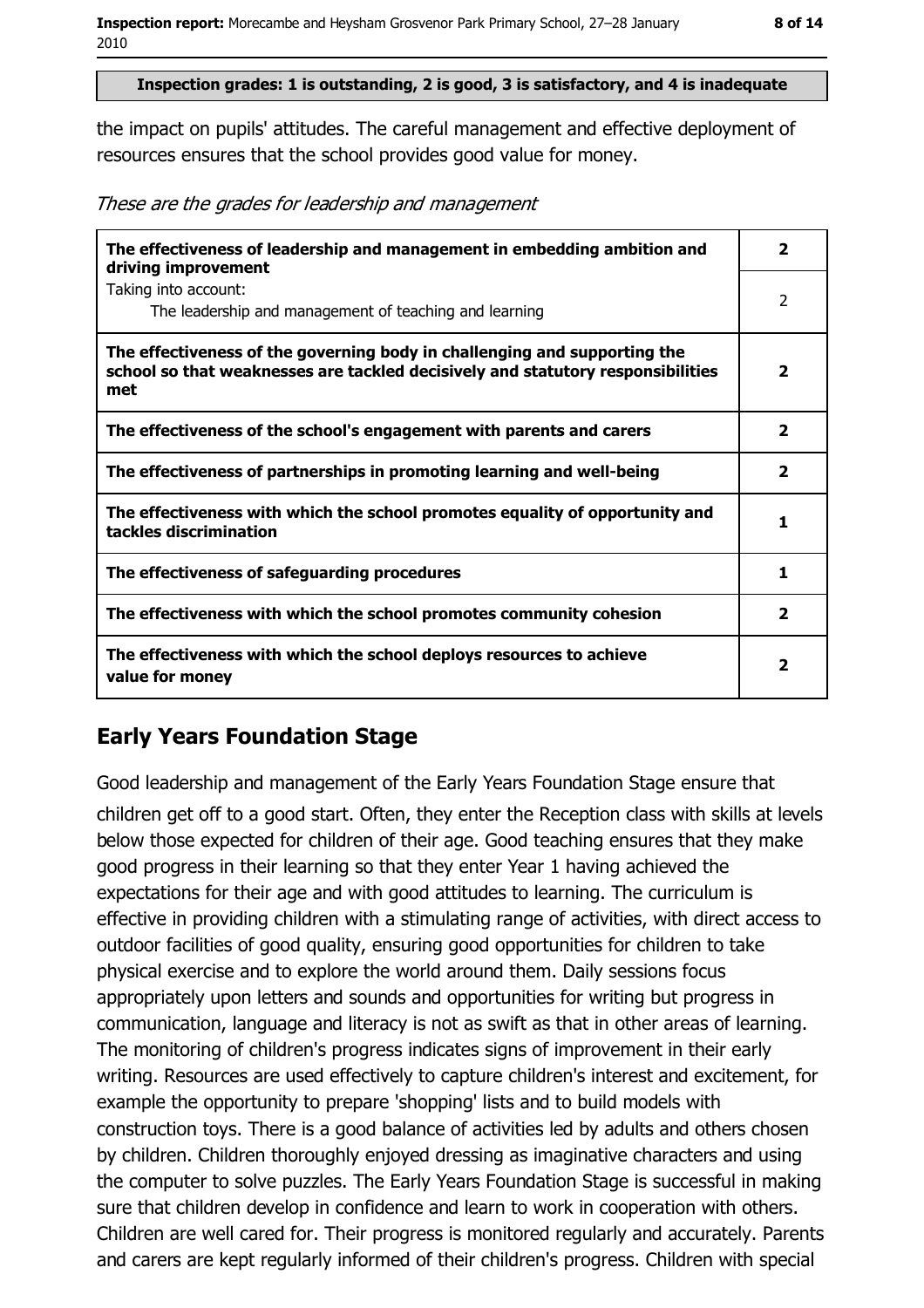educational needs and/or disabilities are identified early and, where necessary, outside agencies are used effectively to provide support.

These are the grades for the Early Years Foundation Stage

| <b>Overall effectiveness of the Early Years Foundation Stage</b>                             | 2              |
|----------------------------------------------------------------------------------------------|----------------|
| Taking into account:                                                                         |                |
| Outcomes for children in the Early Years Foundation Stage                                    |                |
| The quality of provision in the Early Years Foundation Stage                                 |                |
| The effectiveness of leadership and management of the Early Years<br><b>Foundation Stage</b> | $\overline{2}$ |

#### **Views of parents and carers**

A very large majority of parents and carers are happy with all aspects of the school's work and its effectiveness. All agreed that the school keeps children safe. A very small minority felt that the school does not keep them well informed about their children's progress. Some parents and carers felt that their children were not making enough progress and that parents and carers are not helped to support their children's learning. Inspectors find that the school provides a wide range of information about pupils' progress. Pupils are making good progress and considerable advice is offered to help parents and carers support their children's learning.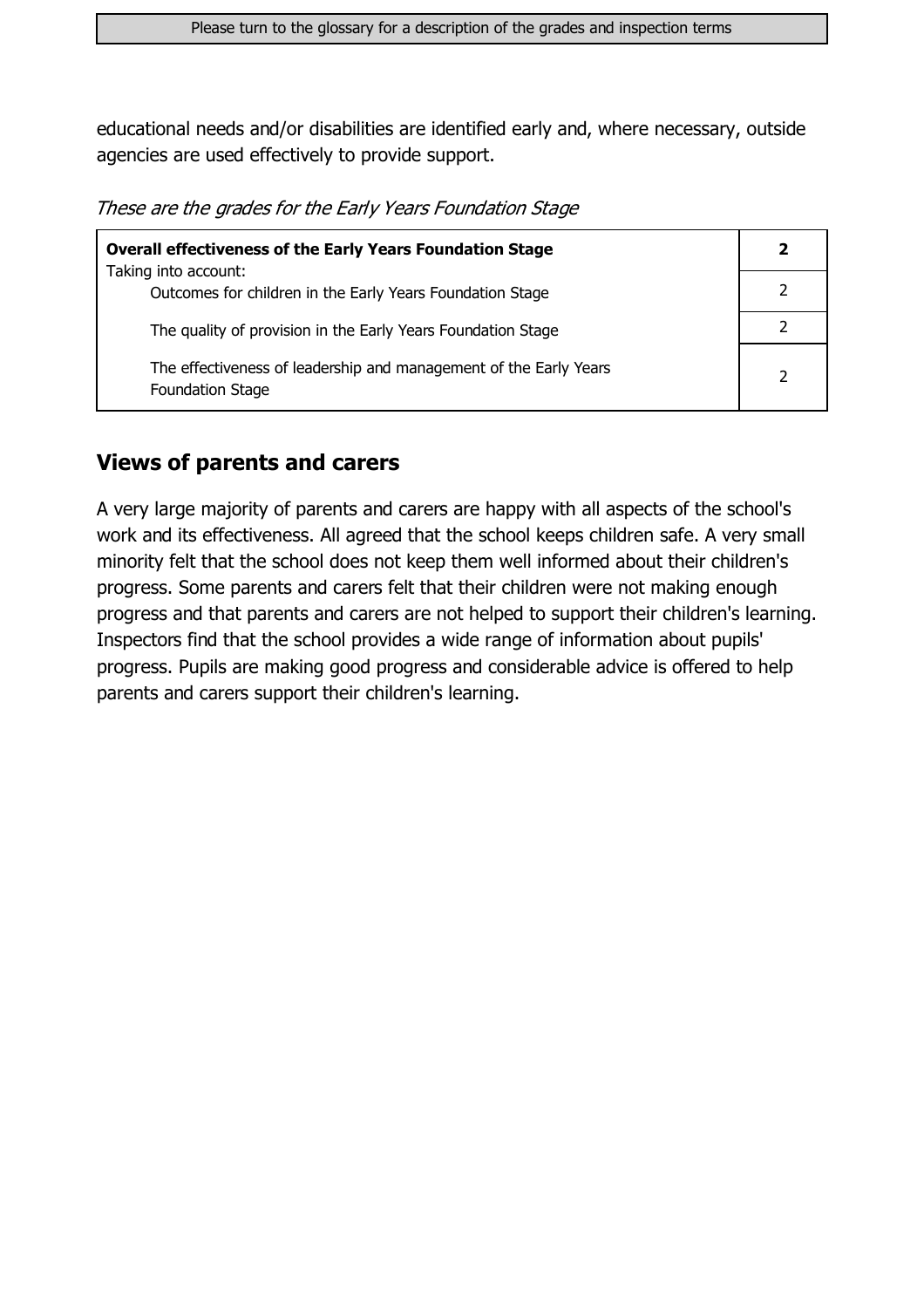#### Responses from parents and carers to Ofsted's questionnaire

Ofsted invited all the registered parents and carers of pupils registered at Morecambe and Hevsham Grosvenor Park Primary School to complete a questionnaire about their views of the school.

In the questionnaire, parents and carers were asked to record how strongly they agreed with 13 statements about the school.

The inspection team received 158 completed questionnaires by the end of the on-site inspection. In total, there are 248 pupils registered at the school.

| <b>Statements</b>                                                                                                                                                                                                                                       | <b>Strongly</b><br><b>Agree</b><br><b>Agree</b> |               |              | <b>Disagree</b> |                | <b>Strongly</b><br>disagree |              |                  |
|---------------------------------------------------------------------------------------------------------------------------------------------------------------------------------------------------------------------------------------------------------|-------------------------------------------------|---------------|--------------|-----------------|----------------|-----------------------------|--------------|------------------|
|                                                                                                                                                                                                                                                         | <b>Total</b>                                    | $\frac{1}{2}$ | <b>Total</b> | $\frac{0}{0}$   | <b>Total</b>   | $\frac{0}{0}$               | <b>Total</b> | $\frac{1}{2}$    |
| My child enjoys school                                                                                                                                                                                                                                  | 94                                              | 59            | 62           | 39              | $\overline{2}$ | $\mathbf 1$                 | 0            | 0                |
| The school keeps my child<br>safe                                                                                                                                                                                                                       | 118                                             | 75            | 40           | 25              | $\mathbf 0$    | 0                           | 0            | $\mathbf 0$      |
| The school informs me<br>about my child's progress                                                                                                                                                                                                      | 66                                              | 42            | 82           | 52              | 10             | 6                           | 0            | 0                |
| My child is making enough<br>progress at this school                                                                                                                                                                                                    | 64                                              | 41            | 79           | 50              | 8              | 5                           | 0            | 0                |
| The teaching is good at this<br>school                                                                                                                                                                                                                  | 81                                              | 51            | 72           | 46              | 4              | 3                           | 0            | 0                |
| The school helps me to<br>support my child's learning                                                                                                                                                                                                   | 74                                              | 47            | 76           | 48              | $\overline{7}$ | $\overline{4}$              | 0            | $\mathbf 0$      |
| The school helps my child to<br>have a healthy lifestyle                                                                                                                                                                                                | 85                                              | 54            | 69           | 44              | 4              | 3                           | 0            | $\mathbf 0$      |
| The school makes sure that<br>my child is well prepared for<br>the future (for example<br>changing year group,<br>changing school, and for<br>children who are finishing<br>school, entering further or<br>higher education, or<br>entering employment) | 69                                              | 44            | 80           | 51              | $\overline{2}$ | $\mathbf{1}$                | 1            | $\mathbf{1}$     |
| The school meets my child's<br>particular needs                                                                                                                                                                                                         | 77                                              | 49            | 76           | 48              | 3              | 2                           | $\mathbf{1}$ | $\mathbf{1}$     |
| The school deals effectively<br>with unacceptable behaviour                                                                                                                                                                                             | 87                                              | 55            | 65           | 41              | 3              | $\overline{2}$              | $\mathbf{1}$ | $\mathbf{1}$     |
| The school takes account of<br>my suggestions and<br>concerns                                                                                                                                                                                           | 68                                              | 43            | 83           | 53              | $\overline{2}$ | $\mathbf{1}$                | 0            | $\boldsymbol{0}$ |
| The school is led and<br>managed effectively                                                                                                                                                                                                            | 97                                              | 61            | 59           | 37              | $\mathbf{1}$   | $\mathbf{1}$                | $\mathbf 0$  | $\mathbf 0$      |
| Overall, I am happy with my<br>child's experience at this<br>school                                                                                                                                                                                     | 93                                              | 59            | 60           | 38              | 3              | $\overline{2}$              | 0            | 0                |

The table above summarises the responses that parents and carers made to each statement. The percentages indicate the proportion of parents and carers giving that response out of the total number of completed questionnaires. Where one or more parents and carers chose not to answer a particular question, the percentages will not add up to 100%.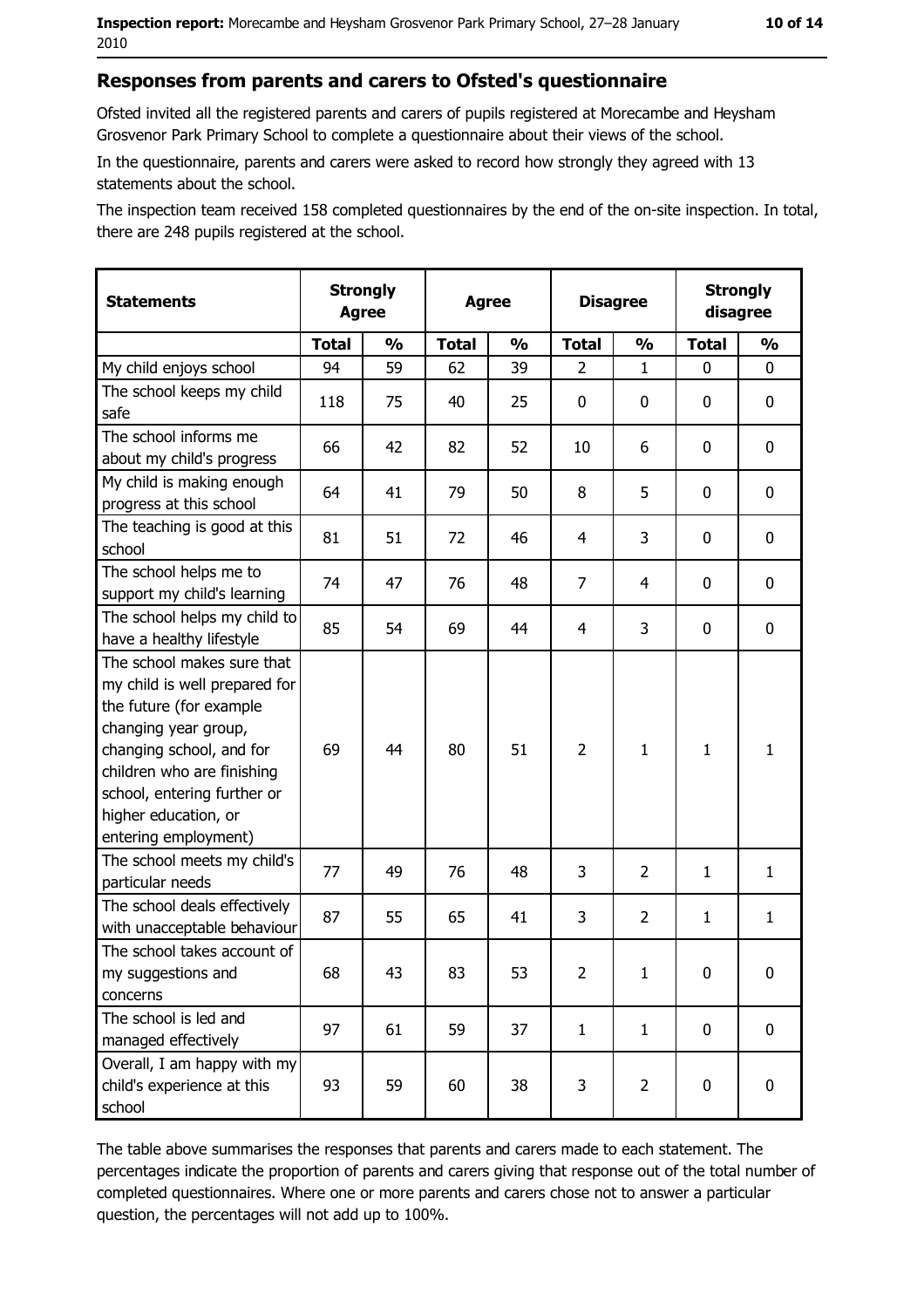## Glossary

## What inspection judgements mean

| Grade   | <b>Judgement</b> | <b>Description</b>                                                                                                                                                                                                               |
|---------|------------------|----------------------------------------------------------------------------------------------------------------------------------------------------------------------------------------------------------------------------------|
| Grade 1 | Outstanding      | These features are highly effective. An oustanding<br>school provides exceptionally well for its pupils' needs.                                                                                                                  |
| Grade 2 | Good             | These are very positive features of a school. A school<br>that is good is serving its pupils well.                                                                                                                               |
| Grade 3 | Satisfactory     | These features are of reasonable quality. A satisfactory<br>school is providing adequately for its pupils.                                                                                                                       |
| Grade 4 | Inadequate       | These features are not of an acceptable standard. An<br>inadequate school needs to make significant<br>improvement in order to meet the needs of its pupils.<br>Ofsted inspectors will make further visits until it<br>improves. |

### Overall effectiveness of schools inspected between September 2007 and July 2008

|                       | Overall effectiveness judgement (percentage of<br>schools) |      |                     |                   |
|-----------------------|------------------------------------------------------------|------|---------------------|-------------------|
| <b>Type of school</b> | <b>Outstanding</b>                                         | Good | <b>Satisfactory</b> | <b>Inadequate</b> |
| Nursery schools       | 39                                                         | 58   | 3                   | 0                 |
| Primary schools       | 13                                                         | 50   | 33                  | 4                 |
| Secondary schools     | 17                                                         | 40   | 34                  | 9                 |
| Sixth forms           | 18                                                         | 43   | 37                  | $\overline{2}$    |
| Special schools       | 26                                                         | 54   | 18                  | $\overline{2}$    |
| Pupil referral units  | 7                                                          | 55   | 30                  | 7                 |
| All schools           | 15                                                         | 49   | 32                  | 5                 |

New school inspection arrangements were introduced on 1 September 2009. This means that inspectors now make some additional judgements that were not made previously.

The data in the table above were reported in The Annual Report of Her Majesty's Chief Inspector of Education, Children's Services and Skills 2007/08.

Percentages are rounded and do not always add exactly to 100. Secondary school figures include those that have sixth forms, and sixth form figures include only the data specifically for sixth form inspection judgements.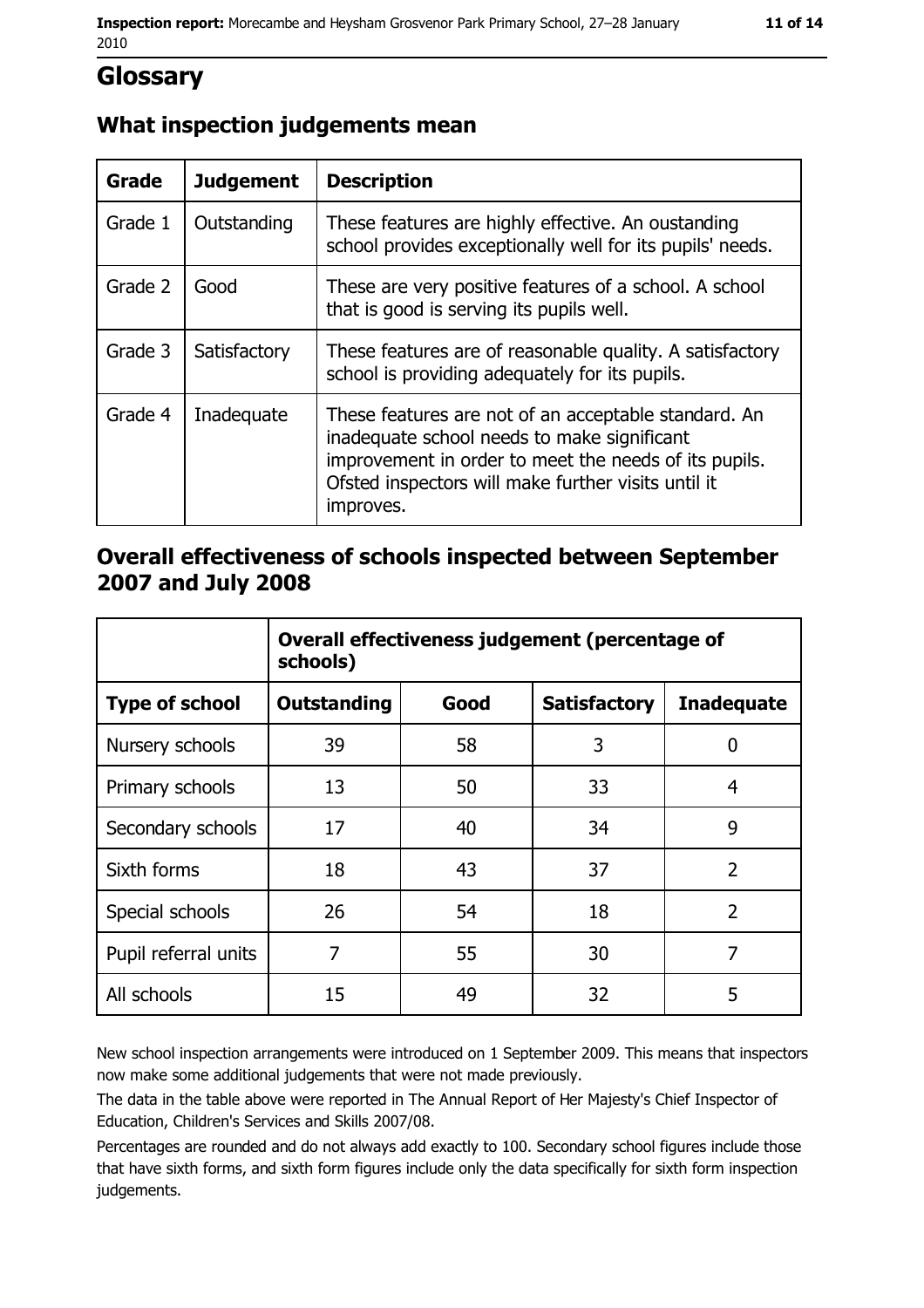## **Common terminology used by inspectors**

| Achievement:                  | the progress and success of a pupil in<br>their learning, development or training.                                                                                                                                                                                                                           |  |
|-------------------------------|--------------------------------------------------------------------------------------------------------------------------------------------------------------------------------------------------------------------------------------------------------------------------------------------------------------|--|
| Attainment:                   | the standard of the pupils' work shown by<br>test and examination results and in<br>lessons.                                                                                                                                                                                                                 |  |
| Capacity to improve:          | the proven ability of the school to<br>continue improving. Inspectors base this<br>judgement on what the school has<br>accomplished so far and on the quality of<br>its systems to maintain improvement.                                                                                                     |  |
| Leadership and management:    | the contribution of all the staff with<br>responsibilities, not just the headteacher,<br>to identifying priorities, directing and<br>motivating staff and running the school.                                                                                                                                |  |
| Learning:                     | how well pupils acquire knowledge,<br>develop their understanding, learn and<br>practise skills and are developing their<br>competence as learners.                                                                                                                                                          |  |
| <b>Overall effectiveness:</b> | inspectors form a judgement on a school's<br>overall effectiveness based on the findings<br>from their inspection of the school. The<br>following judgements, in particular,<br>influence what the overall effectiveness<br>judgement will be.                                                               |  |
|                               | The school's capacity for sustained<br>improvement.<br>Outcomes for individuals and groups<br>of pupils.<br>The quality of teaching.<br>The extent to which the curriculum<br>meets pupil's needs, including where<br>relevant, through partnerships.<br>The effectiveness of care, guidance<br>and support. |  |
| Progress:                     | the rate at which pupils are learning in<br>lessons and over longer periods of time. It<br>is often measured by comparing the<br>pupils' attainment at the end of a key<br>stage with their attainment when they<br>started.                                                                                 |  |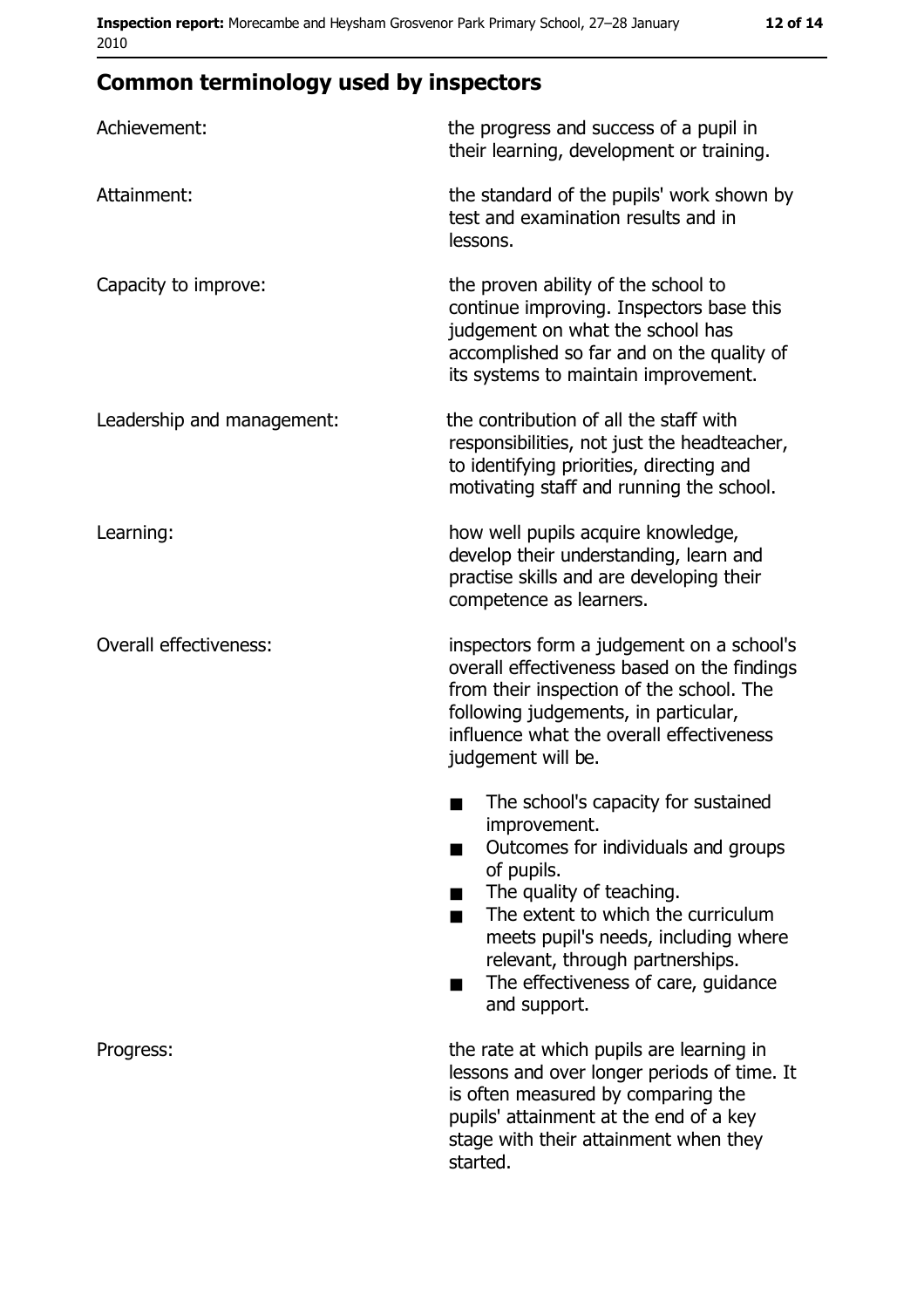#### 13 of 14

This letter is provided for the school, parents and carers to share with their children. It describes Ofsted's main findings from the inspection of their school.



29 January 2010

Dear Pupils

Inspection of Morecambe and Heysham Grosvenor Park Primary School, Morecambe, **LA3 3RY** 

Thank you for welcoming the inspection team to your school for its recent inspection. We appreciated your politeness and enjoyed talking with you. We were impressed by your pride in your school and the way you talk so enthusiastically about it. Your knowledge and understanding of how to stay safe and your behaviour are excellent. You make a good contribution to the school and the wider community. Well done! You also make good progress in your learning, reaching standards above those expected by Year 6.

Your school is led and managed well. All adults play their part in the smooth running of the school and wanting the best for you. Your headteacher, the teachers and teaching assistants give good help and support and the governors keep a close eye on the school. Through the hard work of the adults the school provides you with outstanding levels of support, quidance and care, and good teaching. The subjects you learn are interesting too and it is good to hear about your involvement in the school parliament, your work with the artist in residence and your fundraising for so many good causes. We know you enjoy these activities, along with your after-school clubs.

So what does the school need to do to get even better? We have asked your leaders to build on the school's existing strengths to help you understand the feedback you get about your work, so you know what to do to improve. We have asked them to encourage you to take more responsibility for your own learning. In addition, we have asked the school put into practice its plans to give you more experiences of other religions, cultures and communities and to see what impact that has on your attitudes.

You attend a good school with things that are outstanding. Congratulations!

Every good wish for the future!

Yours faithfully

Mr Michael Onvon

Lead inspector